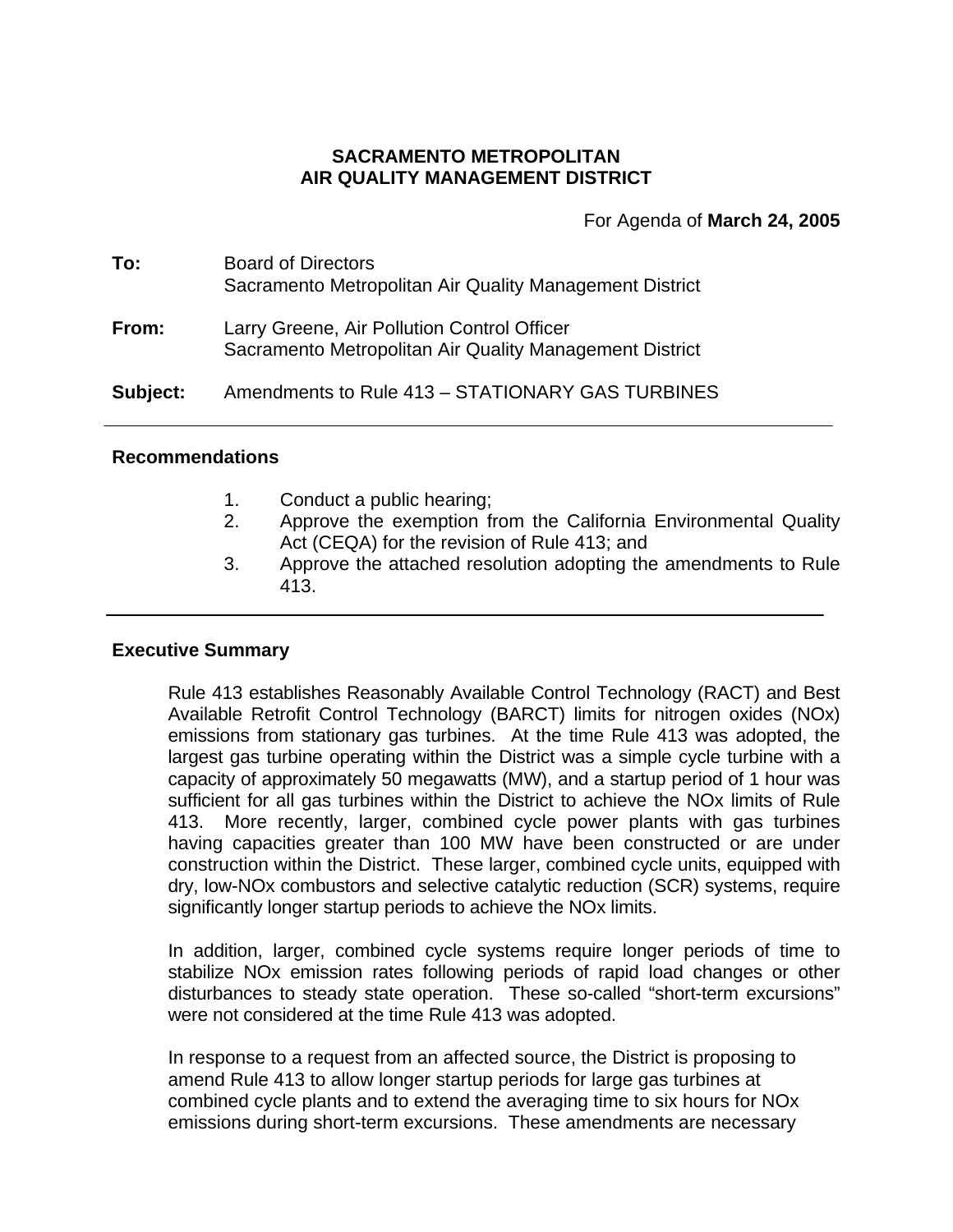because it is technology infeasible for these larger units to meet the current rule requirements.

## **Attachments**

The table below identifies the attachments to this memo:

| Page # |
|--------|
| 6      |
| 9      |
| 17     |
| 36     |
| 38     |
|        |

## **Background**

Rule 413 was adopted by the District on April 6, 1995 and amended on May 1, 1997. The rule establishes RACT and BARCT limits for NOx emissions from stationary gas turbines. The requirements apply to all stationary gas turbines with rated outputs greater than or equal to 0.3 MW or rated inputs greater than or equal to 3 million BTU per hour.

Gas turbines are exempt from the NOx emission limits of the rule during periods of startup and shutdown, and these periods are limited to one hour each. The current rule has no provisions regarding short-term excursions.

At the time Rule 413 was adopted, the largest gas turbine operating within the District was a simple cycle turbine with a capacity of approximately 50 MW. At that time, a startup period of one hour was sufficient for all gas turbines within the District to achieve the NOx limits of Rule 413. More recently, larger, combined cycle power plants with gas turbines having capacities greater than 100 MW have been constructed or are under construction within the District. These units, equipped with dry, low-NOx combustors and selective catalytic reduction (SCR) systems, require significantly longer startup periods to achieve the NOx limits.

In addition, larger, combined cycle systems require longer periods of time to stabilize NOx emission rates following periods of rapid load changes or other disturbances to steady state operation. These so-called "short-term excursions" were not considered at the time Rule 413 was adopted.

The Sacramento Municipal Utility District (SMUD) has requested that the District amend Rule 413 because it imposes requirements that are not technologically feasible for two of SMUD's power plants to meet. The affected facilities are the Cosumnes Power Plant, which is currently under construction, and the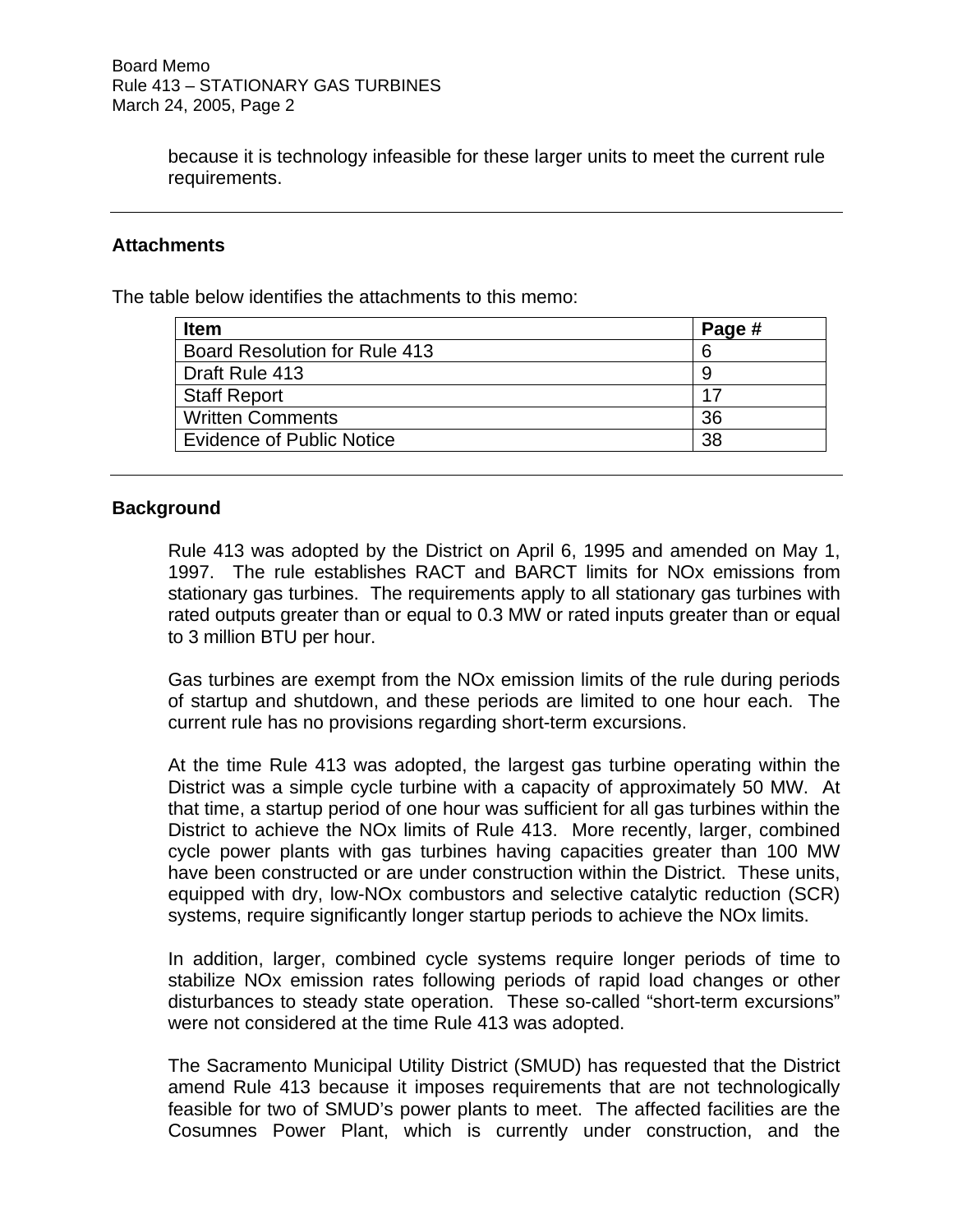Sacramento Power Authority, which is currently in operation. Staff has performed a technical evaluation of the rule requirements that pertain to startup periods and short-term excursions, and has concluded that, due to limitations in technology, amendments to the rule are necessary.

## **Summary of Changes**

As a result of staff's technical evaluation, Rule 413 is being amended in order to:

- 1. Extend the startup period for a gas turbine, during which time the gas turbine is exempt from the emission limits specified in the rule. A gas turbine with a rated output of 160 megawatts or more, which is part of a combined cycle process, will be allowed a startup period of up to 4 hours, depending on the length of time that the associated steam turbine has been shut down. The allowable startup period will be:
	- 4 hours when the steam turbine has been shut down for 72 hours or more;
	- 3 hours when the steam turbine has been shut down for 8-72 hours; and
	- 1 hour when the steam turbine has been shut down for less than 8 hours.
- 2. Provide a limited exemption for "short-term excursions," which are brief increases in the emissions of NOx that are associated with certain transient operating conditions. A gas turbine with a rated output greater than 100 megawatts, which is part of a combined cycle process, will be allowed an emissions averaging time of 6 hours to comply with NOx limits during periods that include short-term excursions.
- 3. Add recordkeeping requirements to aid in the assessment of compliance with the exemptions for startup periods and short-term excursions.

## **Business Cost Impacts**

The amendments to Rule 413 will affect only SMUD. SMUD is a municipal utility and is not a small business. No other businesses or industries will be affected.

No costs will be incurred by SMUD as a result of the amendments. The amendments provide the Cosumnes Power Plant and the Sacramento Power Authority needed relief from requirements that impede safe operation of the turbines, prevent the turbines from meeting electrical system demand requirements, or penalize SMUD for infrequent, normal operational glitches such as fuel pressure pulses. No impacts to employment and the regional economy are expected.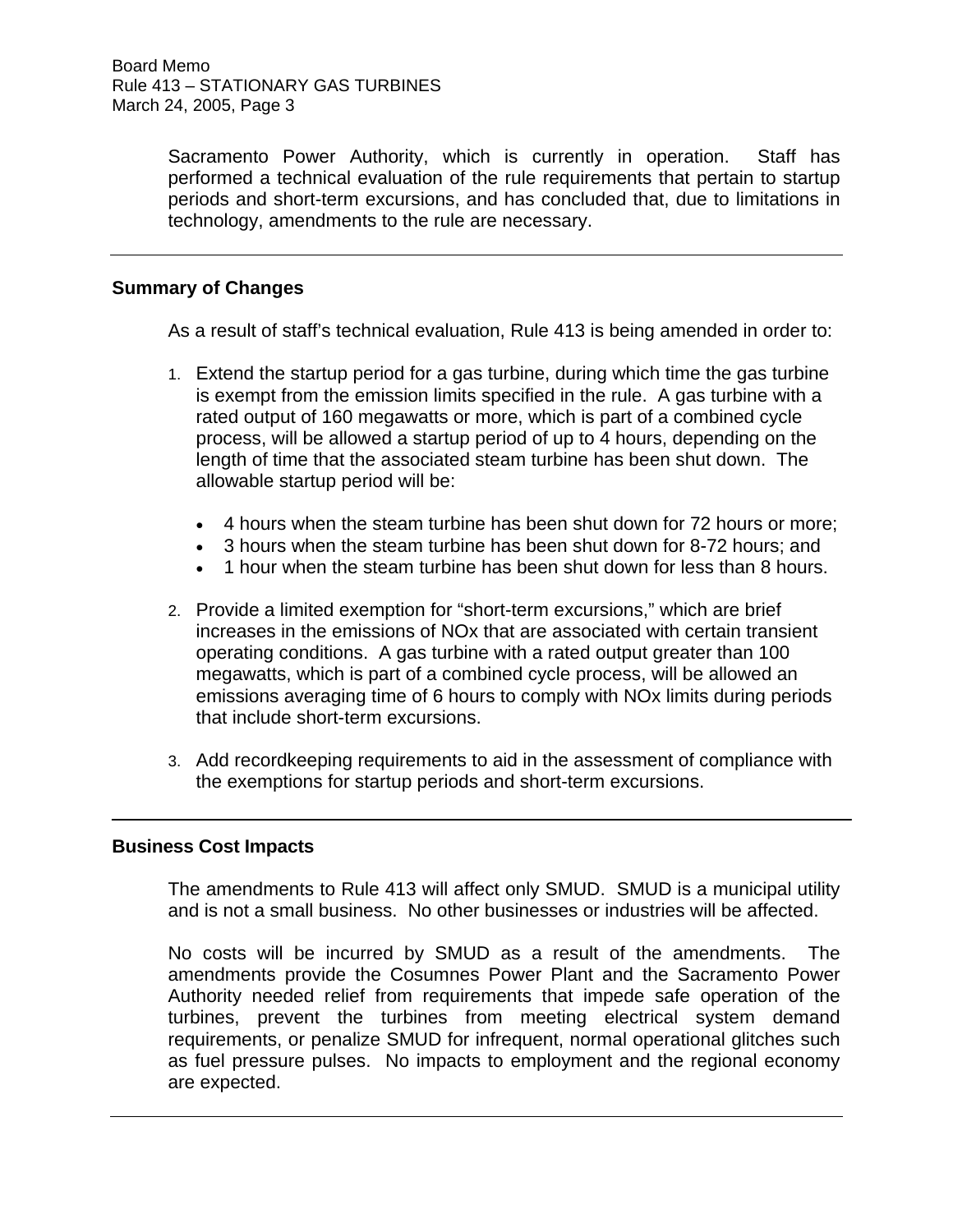# **District Impacts**

The amendments are not expected to result in an additional need for staff resources.

#### **Emission Impacts**

The proposed amendment to the startup exemption will not result in any increase in emissions from existing stationary gas turbines within the District. The extension of the startup period will affect only the gas turbines yet to be installed at the Cosumnes Power Plant, and will not affect any turbines currently operating within the District.

The proposed exemption for short-term excursions will affect only the gas turbines to be installed at the Cosumnes Power Plant and the existing turbine at the Sacramento Power Authority. Based on review of the operating history at the Sacramento Power Authority over the past 30 months, staff estimates that there would be an increase of approximately 160 lb/year of NOx emissions allowed from the Sacramento Power Authority due to the proposed exemption for shortterm excursions. Theoretically, the worst-case increase in emissions from the Sacramento Power Authority that would be allowed to occur under the proposed exemption would be 180 pounds of NOx per excursion or 1,800 lb/year. These emissions are included in the amount that has been fully offset as required by Rule 202, New Source Review.

### **Environmental Review and Compliance**

The District's Environmental Coordinator finds that the approval of the proposed action is exempt from CEQA under Section 15061(b)(3) of the State CEQA Guidelines because it can be seen with certainty that there is no possibility that the activity in question may have a significant adverse effect on the environment.

### **Public Comments**

A public notice for the Board hearing to consider the amendments to Rule 413 was published in the Daily Recorder, a newspaper of general circulation within the District, on February 22, 2005. The staff report and text of the rule were made available on that day. The public notice was also mailed to 237 interested parties. In addition, the amended rule was submitted to the U.S. EPA and the ARB for review.

A public workshop on the proposed rule was held on February 14, 2005. A public notice was mailed to interested parties and was posted on the District web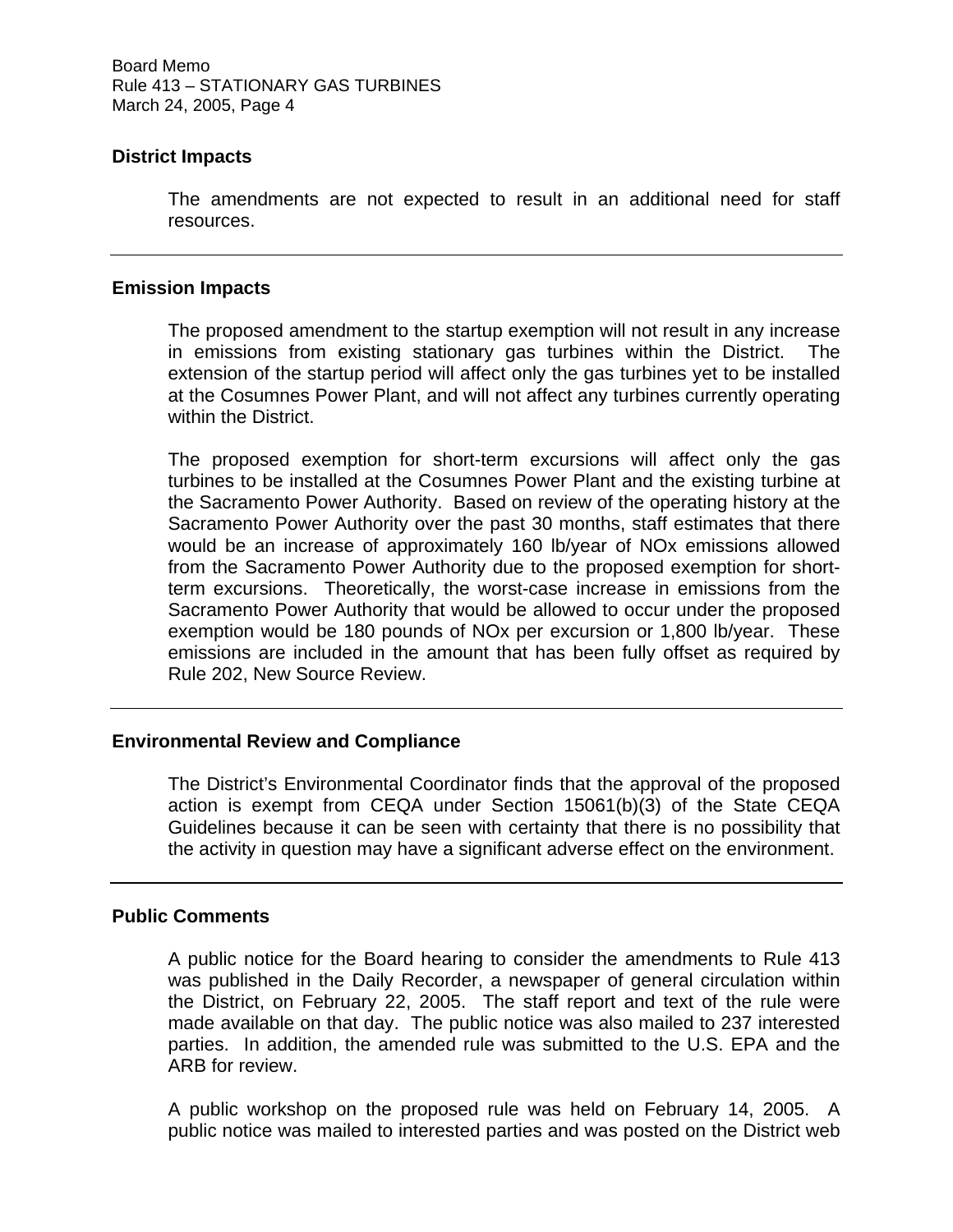site. The draft rule and staff report were made available for public review at that time.

No comments on the proposed amendments were received from the general public. A comment letter dated February 11, 2005, was received from Mr. Alex Krichevsky of the ARB. Mr. Krichevsky stated that it would improve clarity and ensure enforceability of the rule if the terms "ramp rate,", "automatic generation control," and "area system operator" were defined. Staff has addressed this comment by adding these definitions to the rule and staff report.

Mr. Krichevsky also stated that the District should include justification for the operation of a combustion turbine above the manufacturer's recommended ramp rate or for the shutting down of a duct burner. Staff has addressed this comment by adding a discussion of these conditions to the staff report.

## **Conclusion**

The proposed amendments to Rule 413 are necessary because the current version of the rule imposes requirements that are technologically infeasible for large gas turbines at combined cycle plants to meet. Therefore, staff recommends that the Board approve these amendments.

Respectfully Submitted

\_\_\_\_\_\_\_\_\_\_\_\_\_\_\_\_\_\_\_\_\_\_

Larry Greene; Air Pollution Control Officer Sacramento Metropolitan Air Quality Management District

**Attachments**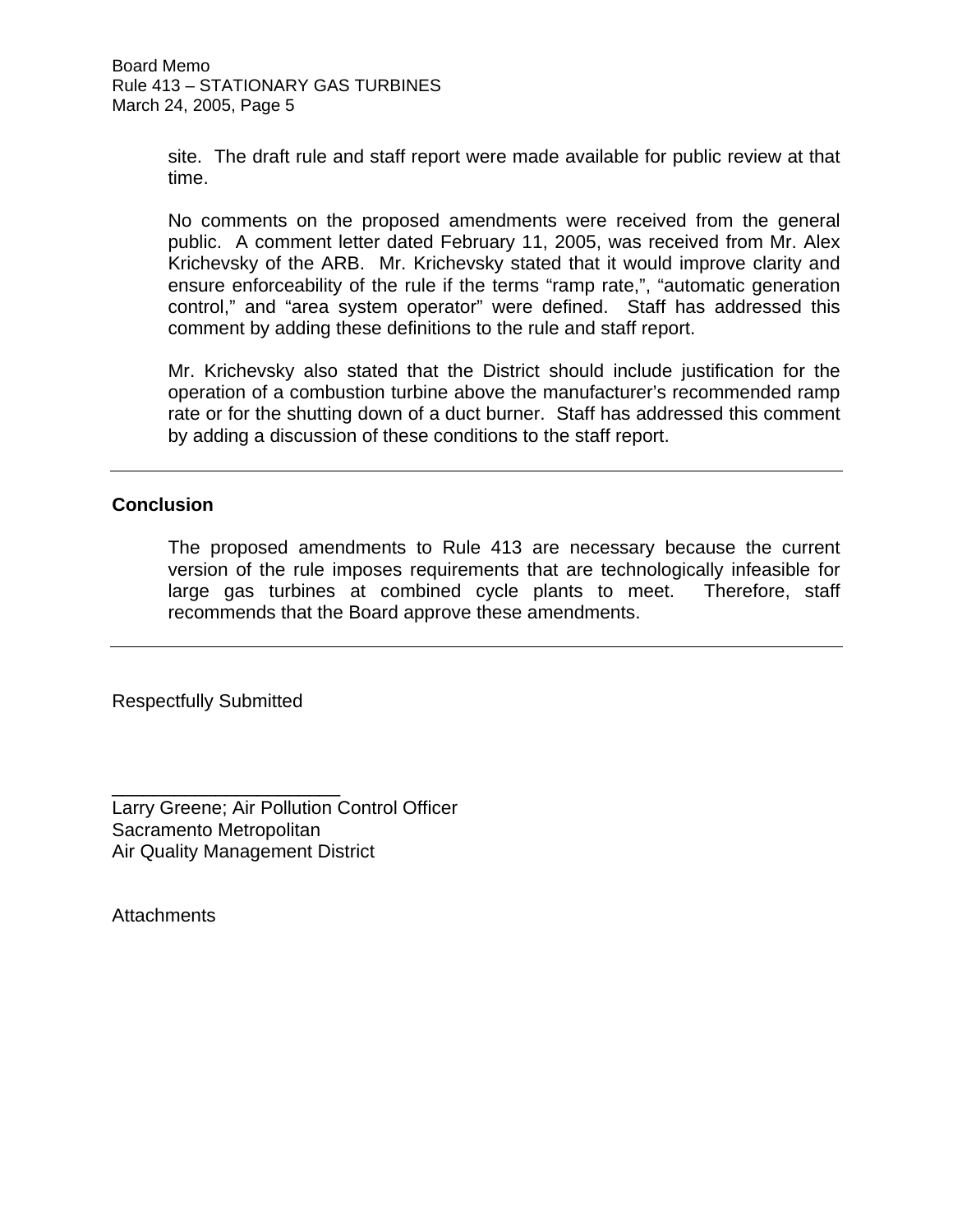#### RESOLUTION NO. AQM

#### RULE 413 – STATIONARY GAS TURBINES

# BOARD OF DIRECTORS OF THE SACRAMENTO METROPOLITAN AIR QUALITY MANAGEMENT DISTRICT

 WHEREAS, the Board of Directors of the Sacramento Metropolitan Air Quality Management District is authorized to adopt, amend or repeal rules and regulations by Sections 40001, 40702, and 41010 of the California Health and Safety Code (Health and Safety Code Section 40727(b)(2)); and

 WHEREAS, the Board of Directors of the Sacramento Metropolitan Air Quality Management District has determined that the adoption of amendments to Rule 413 – STATIONARY GAS TURBINES of the District Rules and Regulations is necessary because the current rule contains provisions that are technologically infeasible for turbines at large, combined cycle plants (Health and Safety Code Section 40727(b)(1)); and

 WHEREAS, the Board of Directors of the Sacramento Metropolitan Air Quality Management District has determined that the meaning of amended Rule 413 can be easily understood by the persons directly affected by it (Health and Safety Code Section 40727(b)(3)); and

 WHEREAS, the Board of Directors of the Sacramento Metropolitan Air Quality Management District has determined that the rule amendments are in harmony with, and not in conflict with or contradictory to, existing statutes, court decisions, or state or federal regulations (Health and Safety Code Section 40727(b)(4)); and

 WHEREAS, the Board of Directors of the Sacramento Metropolitan Air Quality Management District has determined that Rule 413 contains requirements that are more stringent than the federal requirements that apply to stationary gas turbines and does not duplicate the federal requirements (Health and Safety Code Section 40727(b)(5)); and

WHEREAS, the Board of Directors of the Sacramento Metropolitan Air Quality Management District has determined that amended Rule 413 implements Sections 182(c) and (d) of the federal Clean Air Act Amendments of 1990, which requires the District to submit a State Implementation Plan (SIP) to achieve the National Ambient Air Quality Standard for ozone and to adopt control measures proposed in the SIP, and Section 40919(a)(3) of the California Health and Safety Code, which requires the District to adopt Best Available Retrofit Control Technology for all existing sources (Health and Safety Code Section 40727(b)(6)); and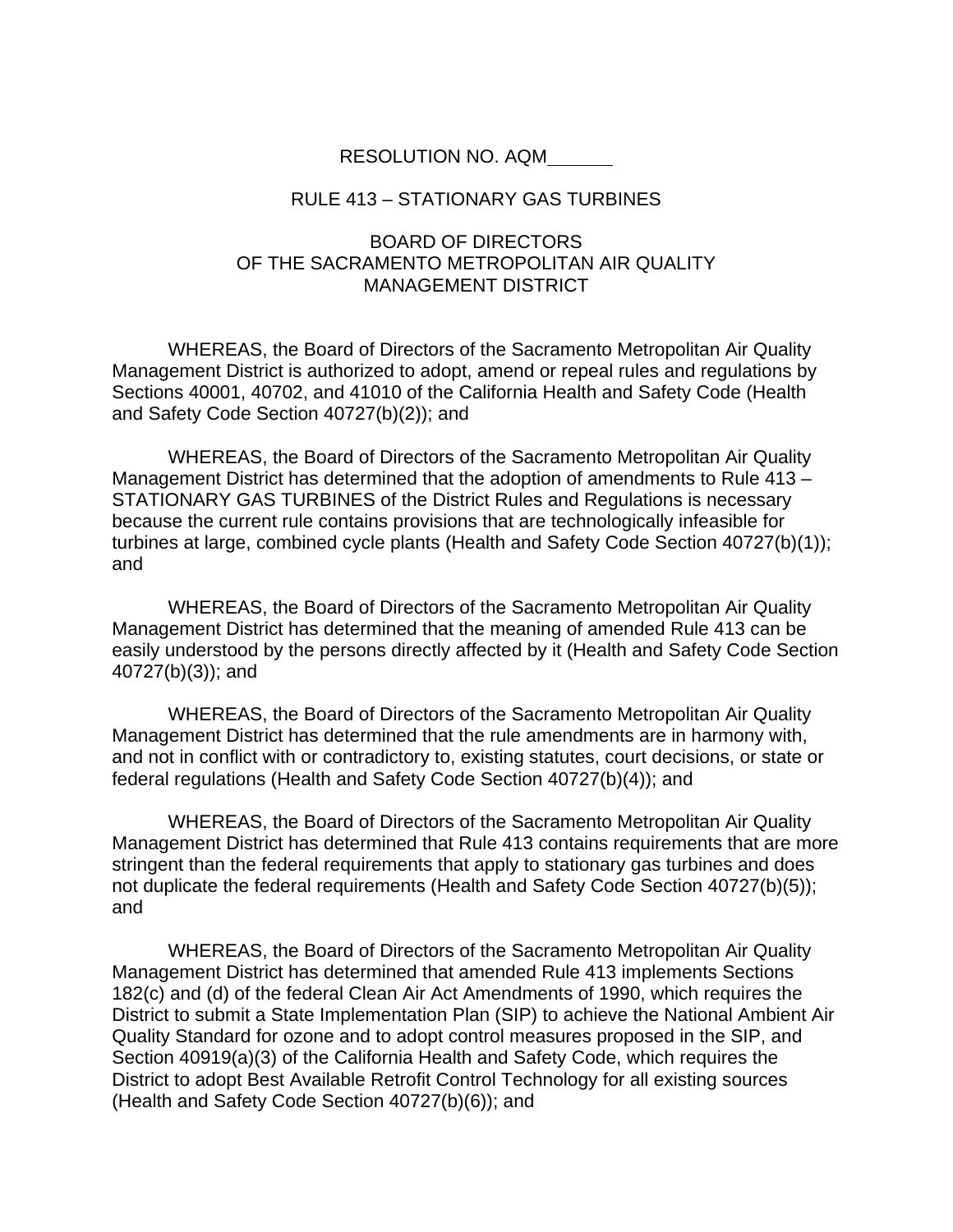Board Resolution Rule 413 – STATIONARY GAS TURBINES March 24, 2005, Page 2

WHEREAS, the Board of Directors of the Sacramento Metropolitan Air Quality Management District has determined that amendments to Rule 413 do not impose a new emission standard or limit, make an existing limit of standard more stringent, or impose new or more stringent monitoring, reporting, or recordkeeping requirements, and are exempted by Section 40727.2(g) of the California Health and Safety Code from the written analysis requirements imposed by Section 40727.2(a)-(f); and

WHEREAS, the Board of Directors of the Sacramento Metropolitan Air Quality Management District has maintained records of the rulemaking proceedings (Health and Safety Code Section 40728); and

WHEREAS, the Board of Directors of the Sacramento Metropolitan Air Quality Management District held a duly noticed public hearing on March 24, 2005 and considered public comments on the proposed amendments to Rule 413 (Health and Safety Code Sections 40725 and 40726); and

WHEREAS, the Board of Directors of the Sacramento Metropolitan Air Quality Management District has considered the socioeconomic impacts of the rule amendments (Health and Safety Code Section 40728.5); and

 WHEREAS, the District's Environmental Coordinator has found the amendments to Rule 413 to be exempt from the California Environmental Quality Act (CEQA) under Section 15061(b)(3) of the State CEQA Guidelines because it can be seen with certainty that there is no possibility that the activity may have a significant adverse effect on the environment.

 NOW, THEREFORE, BE IT RESOLVED THAT this rule project is exempt from the provisions of the California Environmental Quality Act (CEQA); and

BE IT FURTHER RESOLVED THAT THIS BOARD approves and adopts the proposed amendments to Rule 413 – STATIONARY GAS TURBINES.

BE IT ORDERED that the amendments to Rule 413 – STATIONARY GAS TURBINES be effective as of March 24, 2005.

ON A MOTION by Director example the seconded by Director the foregoing resolution was passed and adopted by the Board of Directors of the Sacramento Metropolitan Air Quality Management District, State of California, this 24<sup>th</sup> day of March 2005, by the following vote, to wit:

AYES: Directors

NOES: Directors